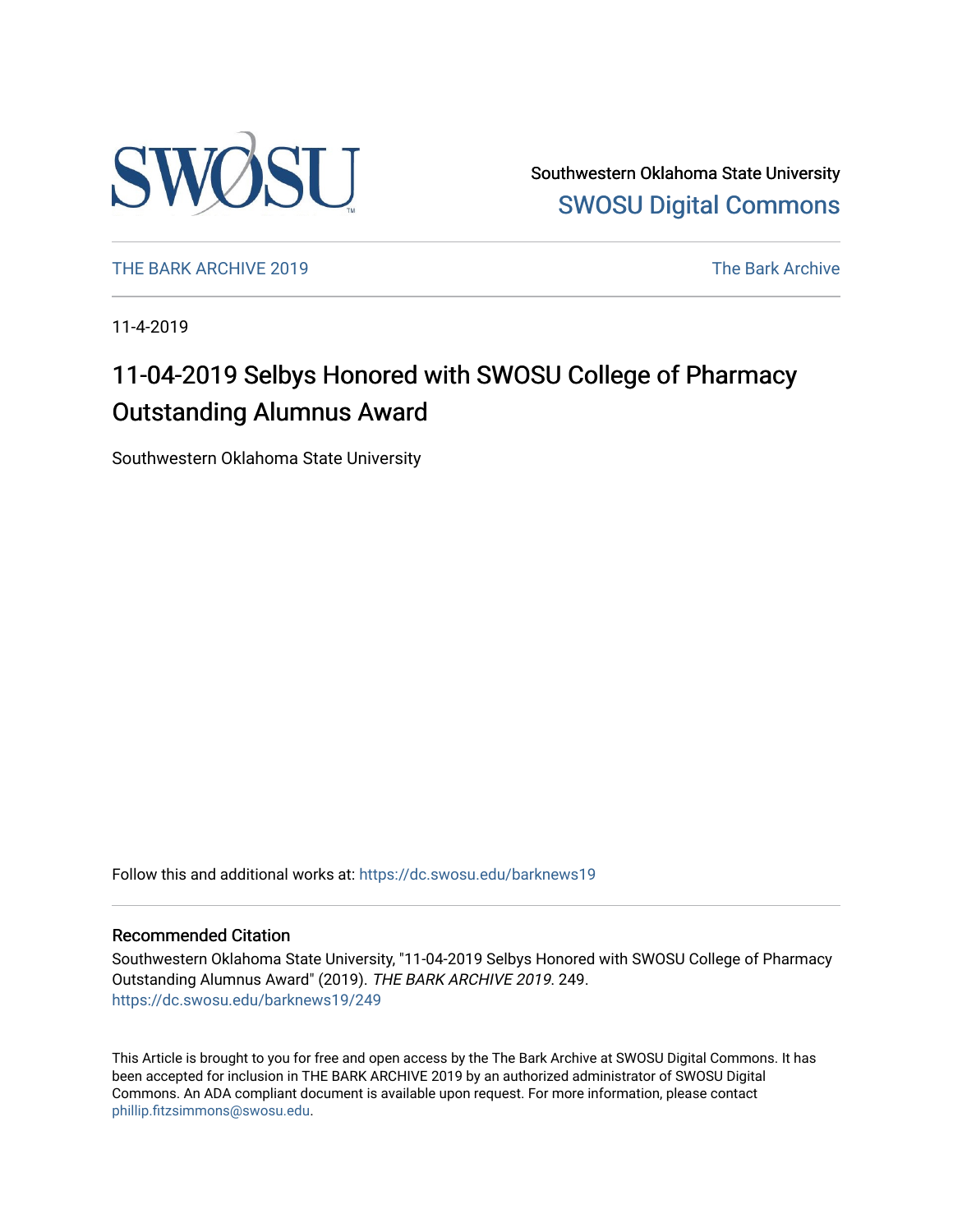

4 November, 2019

## **Selbys Honored with SWOSU College of Pharmacy Outstanding Alumnus Award**



Nancy Selby (from left) of Denton (TX) were recently presented the 2019 Southwestern Oklahoma State University College of Pharmacy Outstanding Pharmacy Alumnus Award on the Weatherford campus. Making the presentation was SWOSU College of Pharmacy Dean Dr. David Ralph.

Kelly and Nancy Selby of Denton (TX) were recently presented the 2019 Southwestern Oklahoma State University College of Pharmacy Outstanding Pharmacy Alumnus Award on the Weatherford campus.

The Outstanding Pharmacy Alumnus Award is presented to a SWOSU pharmacy graduate who has demonstrated exceptional support of the College of Pharmacy and outstanding personal achievements in the pharmacy profession.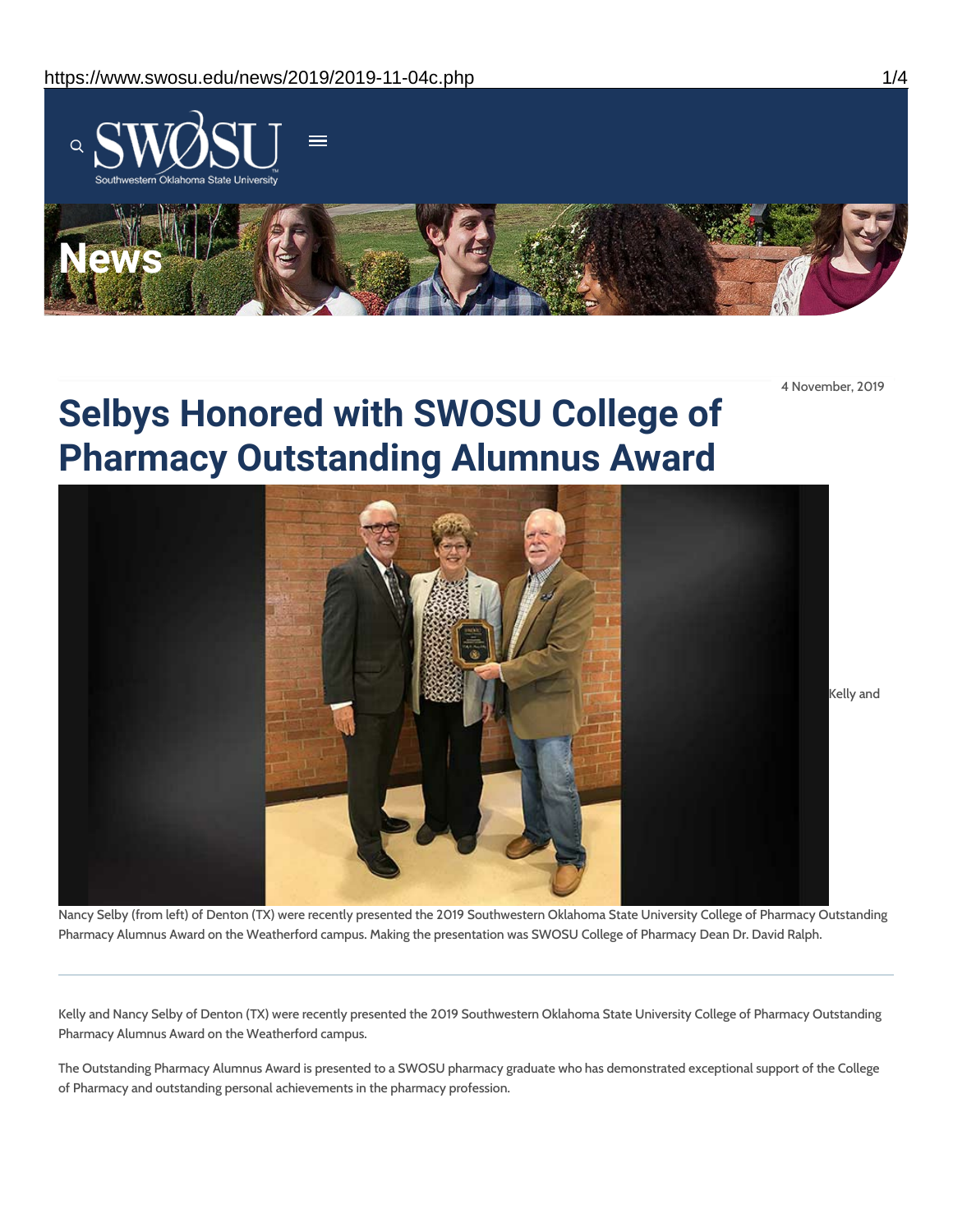#### https://www.swosu.edu/news/2019/2019-11-04c.php 2/4

Kelly and Nancy Selby own and operate Community Pharmacy in Denton. Their pharmacy is a blend of the best qualities of the classic independent pharmacy with the latest technology and services to meet the needs of their patrons. Under the leadership of Kelly and Nancy, their pharmacy has earned the Pharmacy Compounding Accreditation Board's Seal of Accreditation for meeting the compounding pharmacy profession's highest quality and safety standards.

Kelly, a hometown product of Union City, graduated from SWOSU in 1981 with a pharmacy degree. He serves as the pharmacy manager and pharmacist in charge. He received the distinction of Fellow from the International Academy of Compounding Pharmacists in 2002.

He also serves on the Pharmacist Mutual Insurance Board and the Academy of Independent Pharmacy Board, as well as numerous professional group committees. Kelly has been recognized with the Texas Pharmacy Association 1988 Innovative Pharmacy Practice Award, PCCA 2016 Pharmacist of the Year award, and the 2017 Southwest Professional Achievement Award.

Nancy, originally from Edmond, graduated from SWOSU in 1982 with a pharmacy degree. She serves as a pharmacist as well as handling the business responsibilities of the pharmacy. She specializes in Bioidentical Hormone Replacement consultations. She is a supporter of the Denton Benefit League and Hearts for Homes and serves on numerous committees for First United Methodist Church.

Kelly and Nancy are both members of the Texas Pharmacists Association, American Pharmacists Association, International Academy of Compounding Pharmacists, and National Community Pharmacists Association.

In addition to their community and professional services, Kelly and Nancy are lifetime members of the SWOSU Pharmacy Alumni Association and are strong supporters of the Southwestern Pharmacy Foundation. They also serve on the Pharmacy Alumni Association Council, volunteering for numerous alumni and student activities throughout the years.

Patti Harper, director the SWOSU Pharmacy Alumni and Development Office, said the Selbys are remarkable ambassadors for the university and the College of Pharmacy, always promoting the values and qualities of SWOSU College of Pharmacy's dynamic educational environment.

They are the parents of two daughters: Emily, who graduated Summa Cum Laude from SWOSU with PharmD/MBA dual degrees in 2016, and Erin, who will graduate in May 2020 from SWOSU with a PharmD degree, specializing in pharmacy leadership, innovation and quality outcomes.

| Academics                | D |
|--------------------------|---|
| Administration           | D |
| Alumni and Foundation    | D |
| Community                | D |
| Events                   | D |
| <b>Faculty and Staff</b> | D |
| Miscellaneous            | D |
| Sayre                    | D |
| <b>Students</b>          | D |
|                          |   |

#### **Archive Links**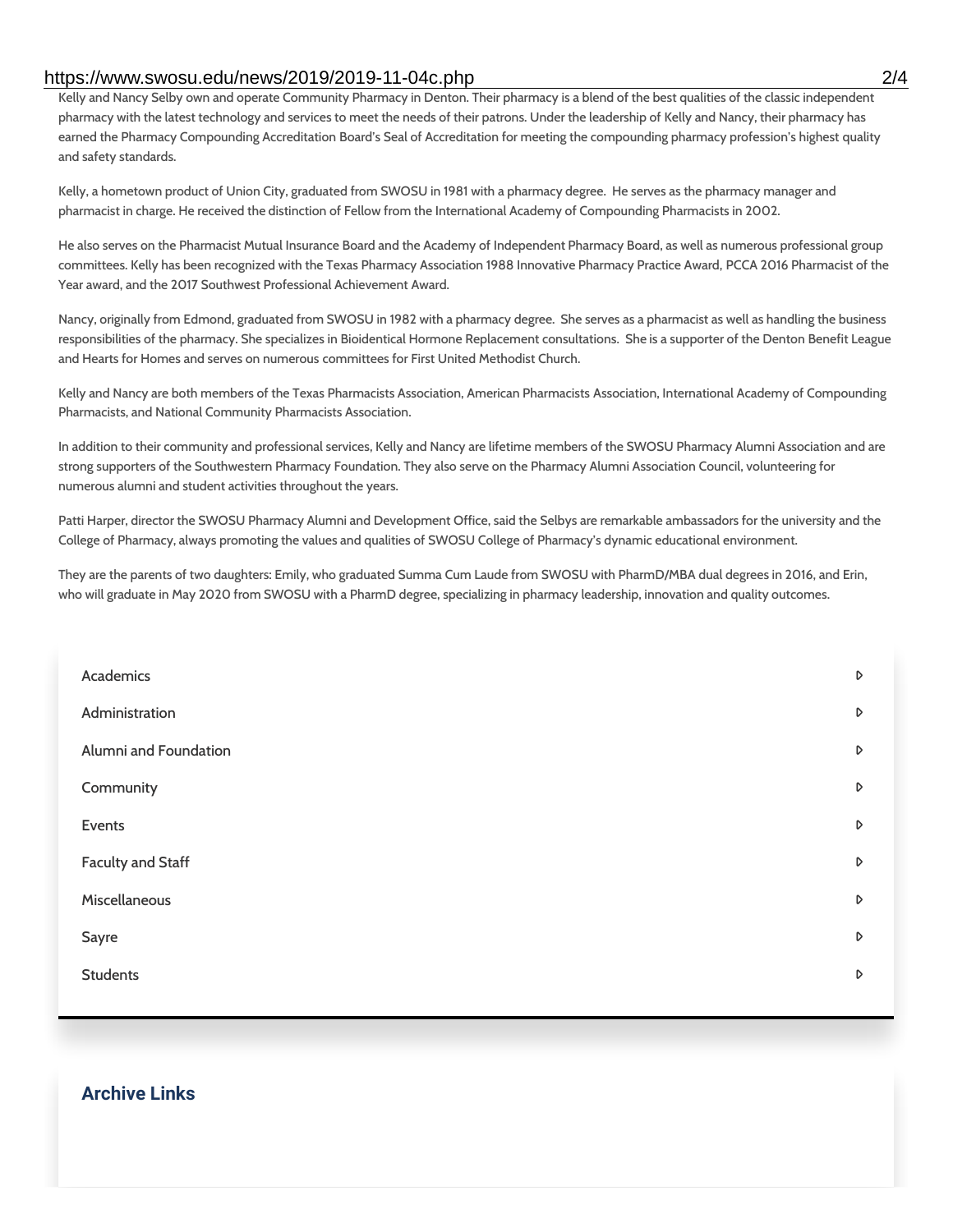| 2018    | D |
|---------|---|
| 2019    | D |
| 2020    | D |
| Archive | D |
|         |   |

# SWOSU

#### Weatherford Campus

100 Campus Drive Weatherford, OK 73096

#### Sayre Campus

409 E Mississippi Ave Sayre, OK 73662

fyom

Connect to Us

Contact [Information](https://www.swosu.edu/about/contact.php)

[University/Facility](https://www.swosu.edu/about/operating-hours.php) Hours

[Campus](https://map.concept3d.com/?id=768#!ct/10964,10214,10213,10212,10205,10204,10203,10202,10136,10129,10128,0,31226,10130,10201,10641,0) Map

Give to [SWOSU](https://standingfirmly.com/donate)

Shop [SWOSU](https://shopswosu.merchorders.com/)